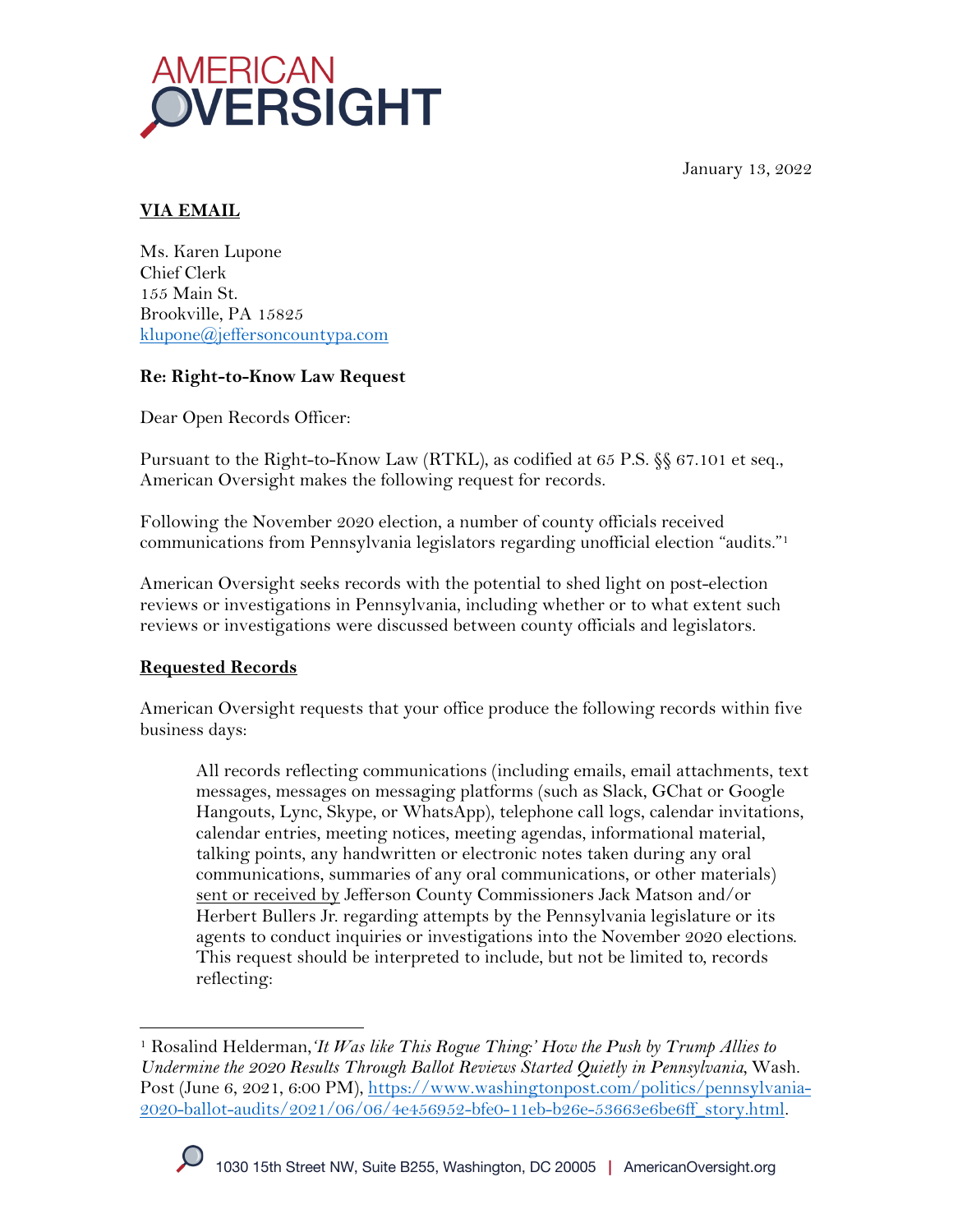- 1. Communications with any members or agents of the Pennsylvania legislature regarding requests to conduct "audits," inspections, or other investigations of the November 2020 election
- 2. Communications with Allied Security Operations Group, Wake Technology Services, Defending the Republic, Envoy Sage, or any other individual or entity affiliated with any proposed examination
- 3. Communications with other county officials regarding proposed or actual examinations, including regarding: the conduct of the county's elections; the costs or feasibility of the proposed examination; implications for the county's voting machine contracts; or the legal authority of the Pennsylvania legislature to conduct an investigation
- 4. Communications regarding any allegations of fraud, irregularities, or issues with voting software or equipment, in Jefferson County or elsewhere
- 5. Communications regarding the implications of any examinations or their findings, including but not limited to legal challenges to or decertification of the November 2020 presidential election

Please provide all responsive records from November 3, 2020, through April 30, 2021.

Please note that American Oversight does not seek, and that this request specifically excludes, communications between the listed officials and Jefferson residents regarding the November 2020 election, whether the initial constituent communication or the official's response. However, if one of the listed officials forwarded that message to another individual with their own commentary, that subsequent message would be responsive to this request and should be produced.

Please also note that American Oversight does not seek, and that this request specifically excludes, the initial mailing of news clips or other mass-distribution emails. However, subsequent communications forwarding such emails are responsive to this request. In other words, for example, if one of the listed officials received a mass-distribution email from a Pennsylvania senator, that initial email would not be responsive to this request. However, if one of the listed officials forwarded that email to another individual with their own commentary, that subsequent message would be responsive to this request and should be produced.

#### **Fee Waiver Request**

In accordance with 65 P.S.  $\S 67.1307(f)(2)$ , American Oversight requests a waiver of fees associated with processing this request for records, because disclosure of the requested information is "in the public interest."

The public has a significant interest in the results and administration of the November 2020 election in Pennsylvania.<sup>2</sup> Records with the potential to shed light on this matter would contribute significantly to public understanding of operations of the government,

<sup>2</sup> *See supra*, notes 1 & 2.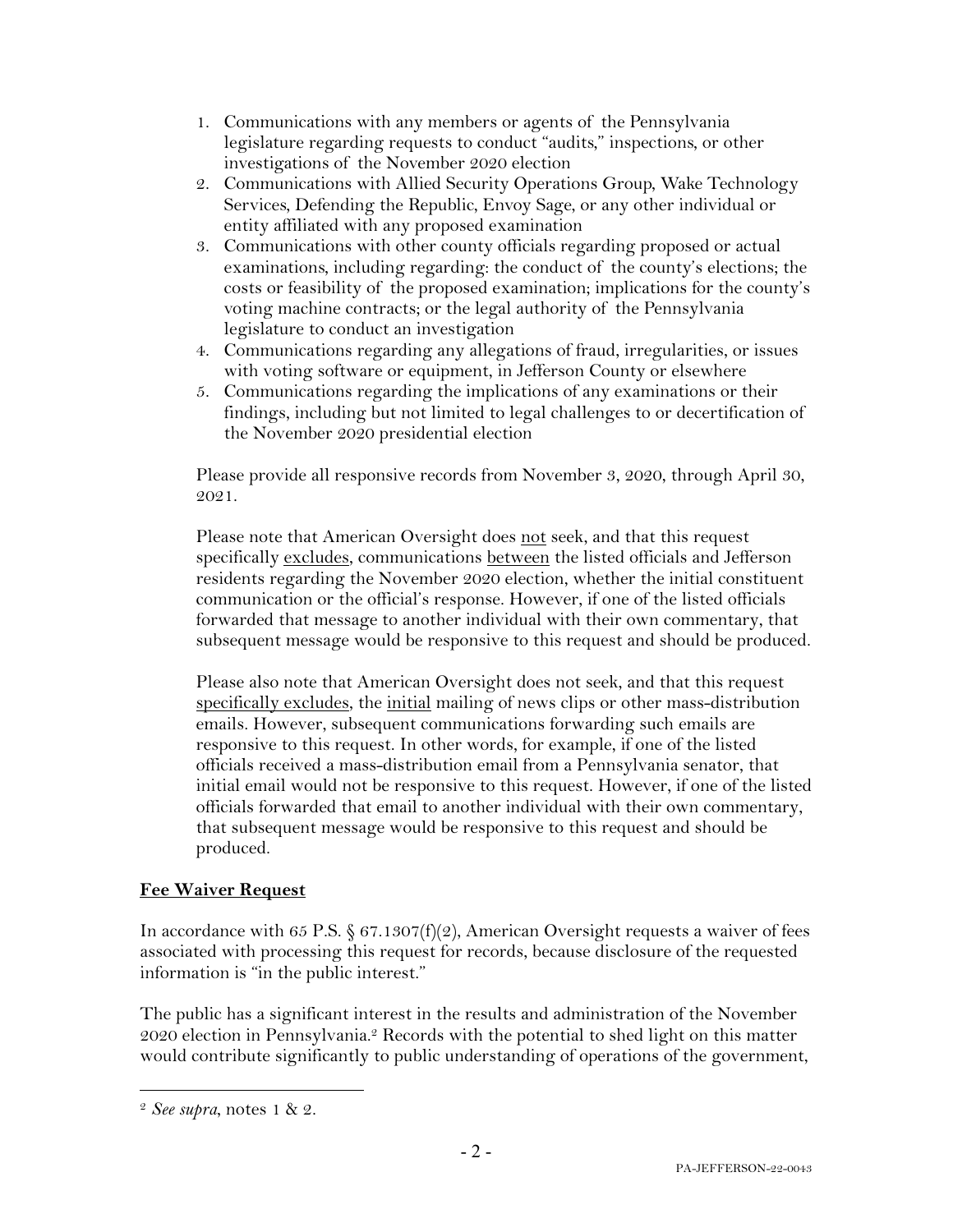including whether county officials were contacted by members of the Pennsylvania legislature or external entities regarding post-election reviews or investigations.

American Oversight is committed to transparency and makes the responses agencies provide to open records requests publicly available, and the public's understanding of the government's activities would be enhanced through American Oversight's analysis and publication of these records. American Oversight's mission is to promote transparency in government, to educate the public about government activities, and to ensure the accountability of government officials. American Oversight uses the information gathered, and its analysis of it, to educate the public through reports, press releases, or other media. American Oversight also makes materials it gathers available on its public website and promotes their availability on social media platforms, such as Facebook and Twitter.3

American Oversight has also demonstrated its commitment to the public disclosure of documents and creation of editorial content through regular substantive analyses posted to its website.<sup>4</sup> Examples reflecting this commitment to the public disclosure of documents and the creation of editorial content include the posting of records and analysis related to the organization's investigations into misconduct and corruption in state governments; <sup>5</sup> posting records and analysis of federal and state governments' responses to the Coronavirus pandemic;6 posting records received as part of American Oversight's "Audit the Wall" project to gather and analyze information related to the

<sup>3</sup> American Oversight currently has approximately 15,580 page likes on Facebook and 109,500 followers on Twitter. American Oversight, Facebook,

https://www.facebook.com/weareoversight/ (last visited Jan. 10, 2022); American Oversight (@weareoversight), Twitter, https://twitter.com/weareoversight (last visited Jan. 10, 2022).

<sup>4</sup> *See generally News*, American Oversight, https://www.americanoversight.org/blog. 5 *See generally State Investigations*, American Oversight,

https://www.americanoversight.org/states; *see, e.g.*, *State Government Contacts with Voting-Restriction Activists,* American Oversight,

https://www.americanoversight.org/investigation/state-government-contacts-withvoting-restriction-activists; *Georgia's Voting Machines and Election Security*, American Oversight, https://www.americanoversight.org/investigation/georgias-voting-

machines-and-election-security. 6 *See, e.g.*, *The Trump Administration's Response to Coronavirus*, American Oversight, https://www.americanoversight.org/investigation/the-trump-administrations-

response-to-coronavirus; *Tulsa Health Officials Initially Estimated Trump Rally Would Directly Lead to 2 to 9 Deaths*, American Oversight,

https://www.americanoversight.org/tulsa-health-officials-initially-estimated-trumprally-would-directly-lead-to-2-to-9-deaths; *Wisconsin Documents Offer Window into Early Uncertainty over COVID-19*, American Oversight,

https://www.americanoversight.org/wisconsin-documents-offer-window-into-earlyuncertainty-over-covid-19; *In the Documents: Florida Health Department Efforts to Suppress Release of Coronavirus Records*, American Oversight,

https://www.americanoversight.org/in-the-documents-florida-health-departmentefforts-to-suppress-release-of-coronavirus-records.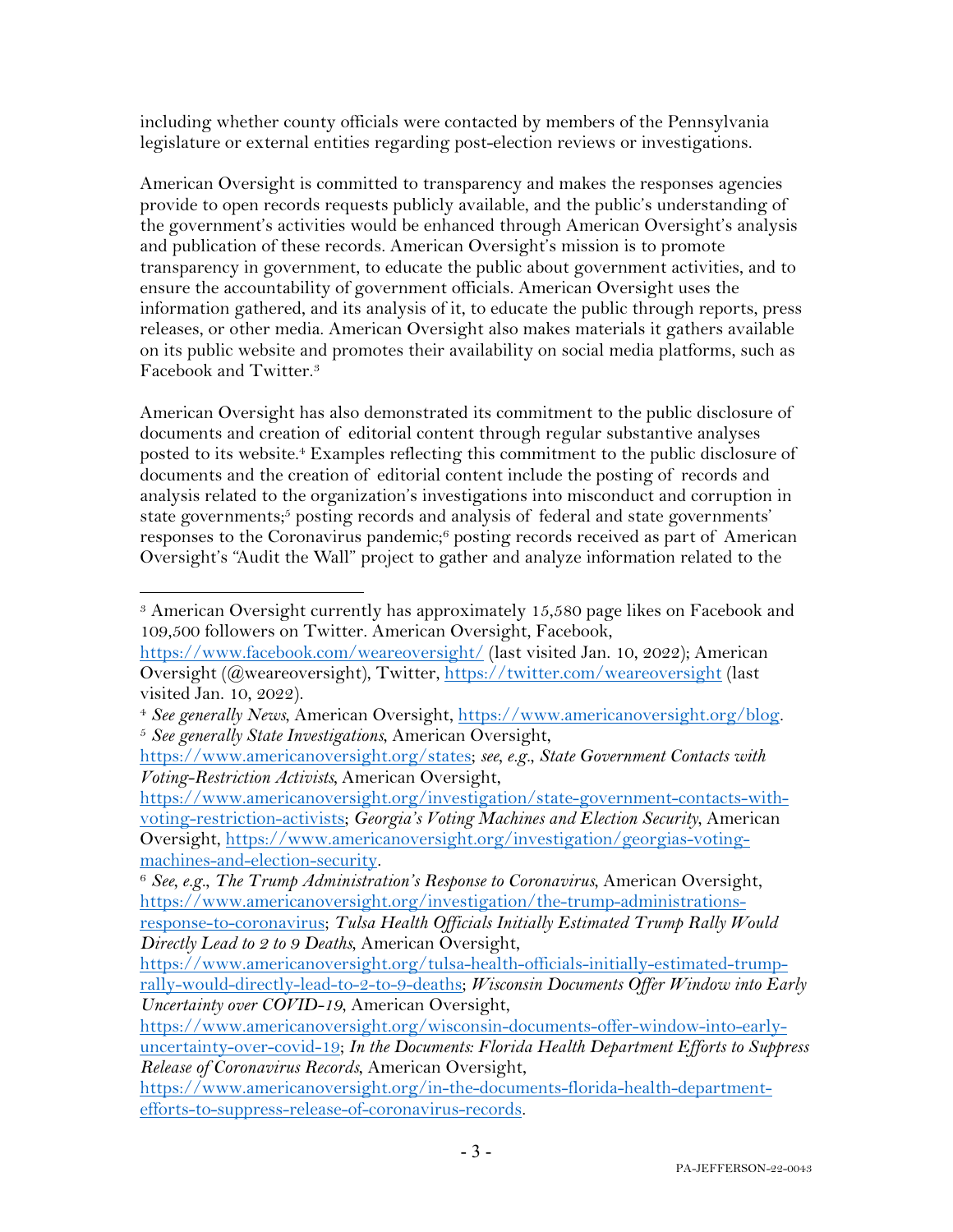Trump administration's proposed construction of a barrier along the U.S.-Mexico border, and analyses of what those records reveal;7 and the posting of records related to an ethics waiver received by a senior Department of Justice attorney and an analysis of what those records demonstrated regarding the Department's process for issuing such waivers.8

Finally, this request is primarily and fundamentally for non-commercial purposes. As a  $501(c)(3)$  nonprofit, American Oversight does not have a commercial purpose and the release of the information requested is not in American Oversight's financial interest.

Accordingly, American Oversight qualifies for a fee waiver.

## **Guidance Regarding the Search & Processing of Requested Records**

In connection with its request for records, American Oversight provides the following guidance regarding the scope of the records sought and the search and processing of records:

- Please search all locations and systems likely to have responsive records, regardless of format, medium, or physical characteristics. For instance, if the request seeks "communications," please search all locations likely to contain communications, including relevant hard-copy files, correspondence files, appropriate locations on hard drives and shared drives, emails, text messages or other direct messaging systems (such as iMessage, WhatsApp, Signal, or Twitter direct messages), voicemail messages, instant messaging systems such as Lync or ICQ, and shared messages systems such as Slack.
- In conducting your search, please understand the terms "record," "document," and "information" in their broadest sense, to include any written, typed, recorded, graphic, printed, or audio material of any kind. We seek records of any kind, including electronic records, audiotapes, videotapes, and photographs, as well as letters, emails, facsimiles, telephone messages, voice mail messages and transcripts, notes, or minutes of any meetings, telephone conversations or discussions.
- Our request for records includes any attachments to those records or other materials enclosed with those records when they were previously transmitted.

<sup>7</sup> *See generally Audit the Wall*, American Oversight,

https://www.americanoversight.org/investigation/audit-the-wall; *see, e.g.*, *Border Wall Investigation Report: No Plans, No Funding, No Timeline, No Wall*, American Oversight, https://www.americanoversight.org/border-wall-investigation-report-no-plans-nofunding-no-timeline-no-wall. 8 *DOJ Records Relating to Solicitor General Noel Francisco's Recusal*, American Oversight,

https://www.americanoversight.org/document/doj-civil-division-response-noelfrancisco-compliance; *Francisco & the Travel Ban: What We Learned from the DOJ Documents*, American Oversight, https://www.americanoversight.org/francisco-thetravel-ban-what-we-learned-from-the-doj-documents.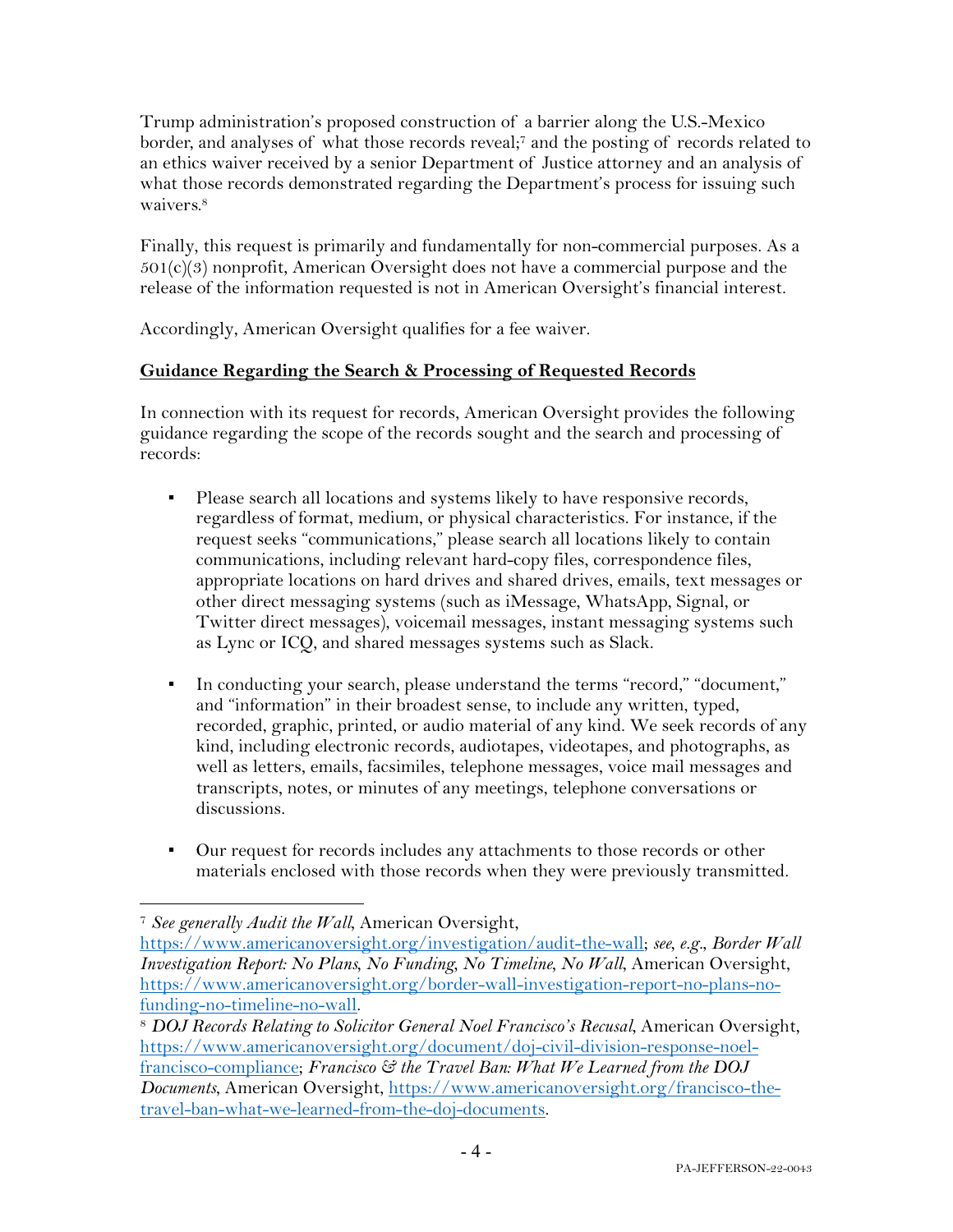To the extent that an email is responsive to our request, our request includes all prior messages sent or received in that email chain, as well as any attachments to the email.

- Please search all relevant records or systems containing records regarding agency business. Do not exclude records regarding agency business contained in files, email accounts, or devices in the personal custody of your officials, such as personal email accounts or text messages. Records of official business conducted using unofficial systems or stored outside of official files are subject to the Rightto-Know Law.9
- In the event some portions of the requested records are properly exempt from disclosure, please disclose any reasonably segregable non-exempt portions of the requested records under 65 P.S. § 67.706. If a request is denied in whole, please state specifically why it is not reasonable to segregate portions of the record for release.
- Please take appropriate steps to ensure that records responsive to this request are not deleted by the agency before the completion of processing for this request. If records potentially responsive to this request are likely to be located on systems where they are subject to potential deletion, including on a scheduled basis, please take steps to prevent that deletion, including, as appropriate, by instituting a litigation hold on those records.

#### **Conclusion**

If you have any questions regarding how to construe this request for records or believe that further discussions regarding search and processing would facilitate a more efficient production of records of interest to American Oversight, please do not hesitate to contact American Oversight to discuss this request. American Oversight welcomes an opportunity to discuss its request with you before you undertake your search or incur search or duplication costs. By working together at the outset, American Oversight and your agency can decrease the likelihood of costly and time-consuming litigation in the future.

Where possible, please provide responsive material in an electronic format by email. Alternatively, please provide responsive material in native format or in PDF format on a USB drive. Please send any responsive material being sent by mail to American Oversight, 1030 15th Street NW, Suite B255, Washington, DC 20005. If it will accelerate release of responsive records to American Oversight, please also provide responsive material on a rolling basis.

We share a common mission to promote transparency in government. American Oversight looks forward to working with your agency on this request. If you do not

<sup>9</sup> *See, e.g.*, *Barkeyville Borough v. Stearns*, 35 A.3d 91, 95–97 (Pa. Commw. Ct. 2012).